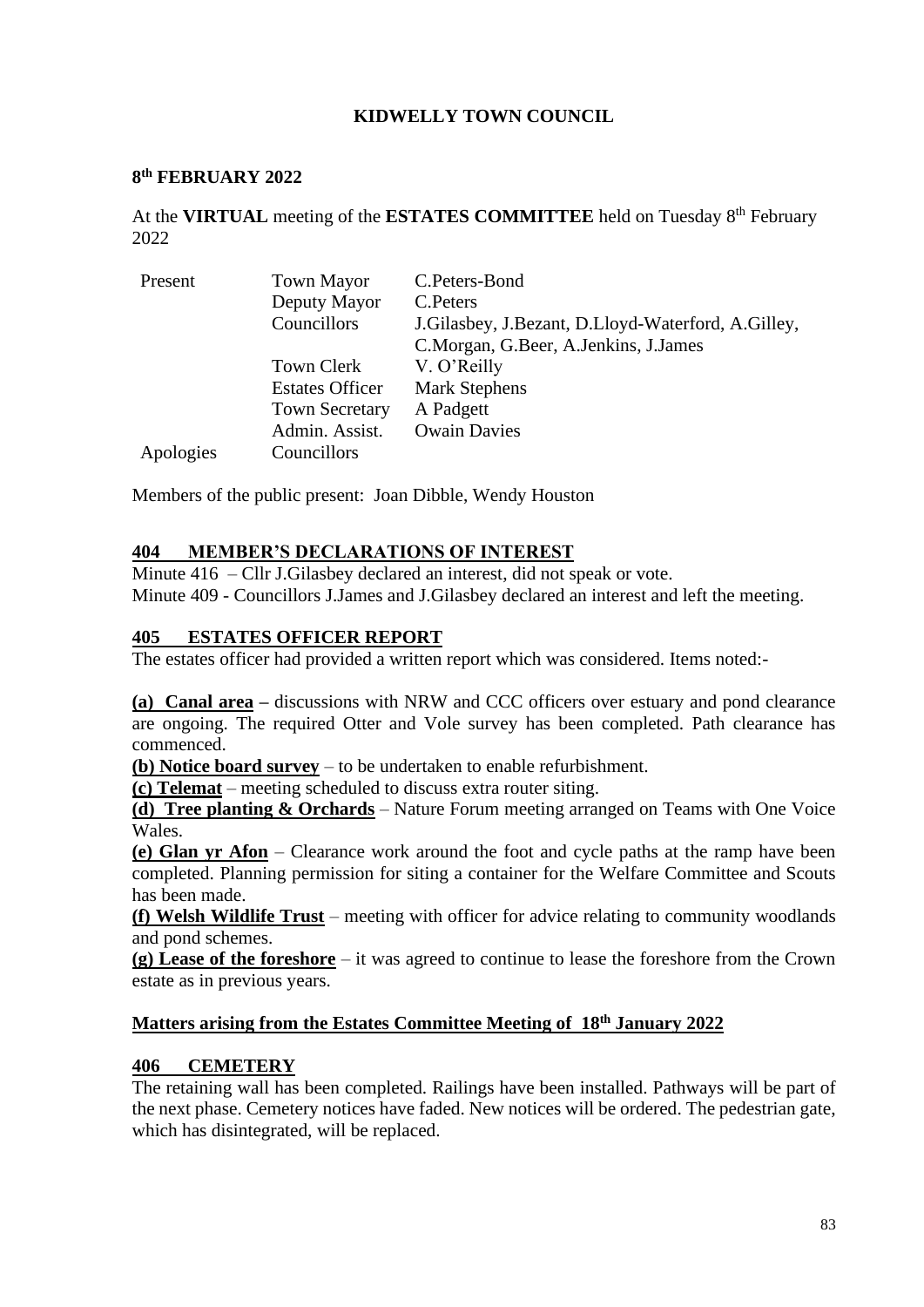# **407 H19 H15 A12- RENT REVIEW "in camera"**

A valuation has been determined and disputed by the leasees. Action is being taken to resolve the issues. The town council valuation document has been sent to the agent concerned. Additional information requested has been forwarded to the agent. A meeting is to be arranged.

# **408 HISTORY SHED EXPERIENCE**

Planning application has been submitted. The county has requested an extension of time for deliberation. Natural Resources Wales requires 3 reports to be submitted, Flood assessment, Contamination report and a Construction Environment Plan.

#### **409 SKATE BOARD PARK AND PUMP TRACK**

It was **RESOLVED** to provide locations for the parks, behind and adjacent to the Gwenllian Centre as detailed in the plans submitted by the estates officer. This initiative will be publicised so the community will be aware of the development and become involved at an early stage.

## **410 CASTLE LIGHTING**

CADW requires a work method and risk assessment to be prepared and a contract to be signed before work to renew the castle lights can commence. They also would prefer a separate electricity meter to be installed. The old lights have been removed and the electricity disconnected. New tenders may have to be sought for the lightbox refurbishment.

# **411 TOWN CLOCK**

Due to the cramped space in the tower and the dampness, the engineer would have to dismantle the clock and remove it for repairs to the factory. Cost - £8,894. An alternative long term solution would be to electrify the mechanism at a cost of £7886 plus electricity connection charges. As the clock is housed in the church steeple, permission from the church authorities will be needed. Grant funding is not available. There is no finance available at present.

## **412 FLORAL ARRANGEMENTS**

Locations for hanging baskets, window boxes and ground planting have been identified. The flower supplier has been contacted. Watering is the problem. Advertisements for watering will be publicised. Residents living near hanging basket lampposts will be contacted regarding watering arrangements. Equipment would be supplied to volunteers.

## **413 TOWN SQUARE PLANS**

Revenue funding of £10k for a feasibility study of the square development, available via the 10 Towns initiative, has been obtained. Darkin, Architects has the tender. He will prepare the stage 1 designs at a cost of £2,300. A capital funding bid for £100k for the square development scheme will then be applied for.

#### **414 LAND SURVEY**

The tenanted land is to be valued. A report is being prepared.

## **415 PGC – FUTURE DEVELOPMENT**

The tenders for management of the hall are to be returned by 28<sup>th</sup> February 2022. Officers will review the tenders, anonymise them and circulate for consideration by members. It is hoped that a decision can be made at a Full Council meeting on  $8<sup>th</sup>$  March 2022.